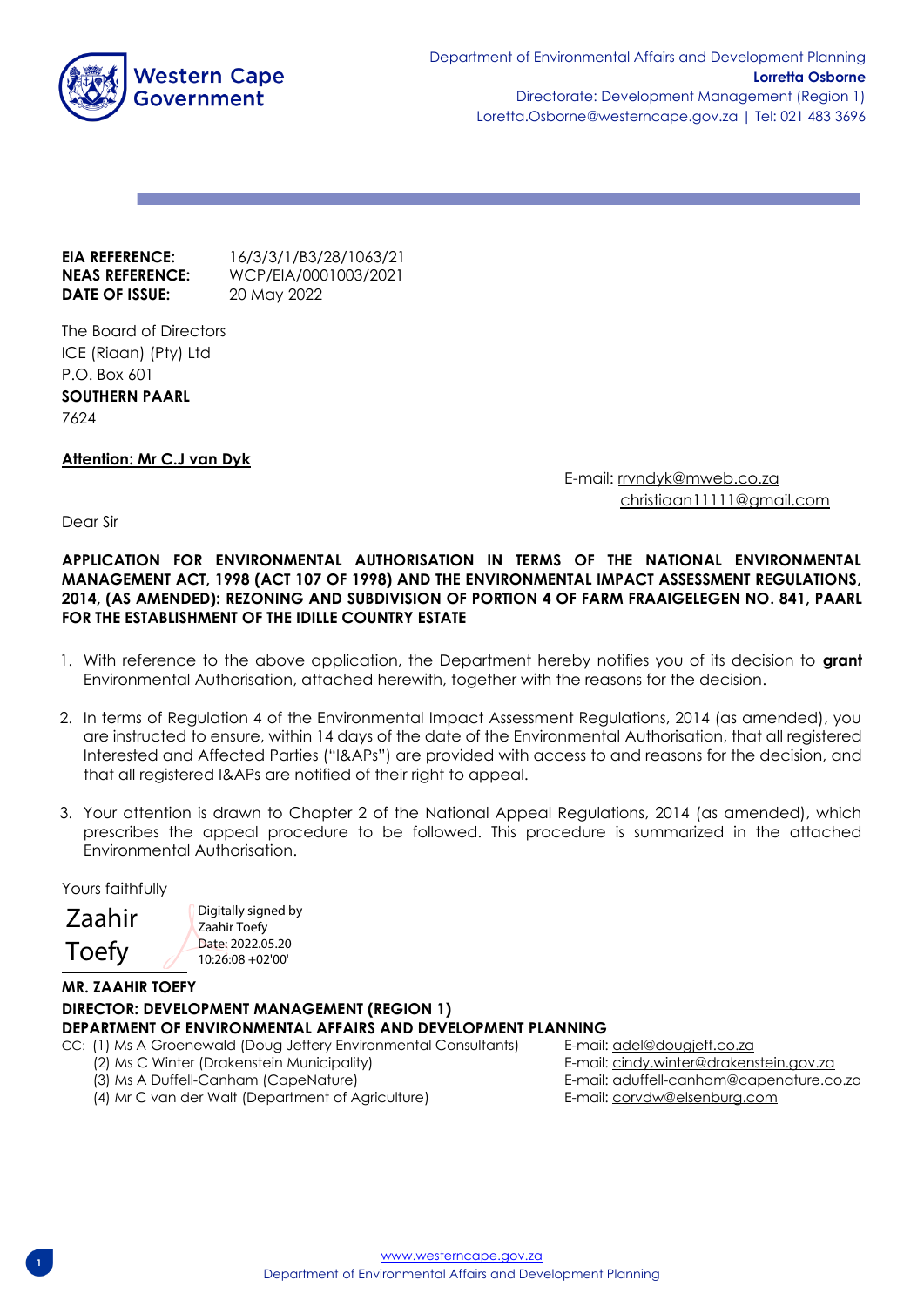

**EIA REFERENCE:** 16/3/3/1/B3/28/1063/21 **NEAS REFERENCE:** WCP/EIA/0001003/2021 **DATE OF ISSUE:** 20 MAY 2022

# **ENVIRONMENTAL AUTHORISATION**

**APPLICATION FOR ENVIRONMENTAL AUTHORISATION IN TERMS OF THE NATIONAL ENVIRONMENTAL MANAGEMENT ACT, 1998 (ACT 107 OF 1998) AND THE ENVIRONMENTAL IMPACT ASSESSMENT REGULATIONS, 2014, (AS AMENDED): REZONING AND SUBDIVISION OF PORTION 4 OF FARM FRAAIGELEGEN NO. 841, PAARL FOR THE ESTABLISHMENT OF THE IDILLE COUNTRY ESTATE**

With reference to your application for the abovementioned, find below the outcome with respect to this application.

# **DECISION**

By virtue of the powers conferred on it by the National Environmental Management Act, 1998 (Act No. 107 of 1998) ("NEMA") and the Environmental Impact Assessment ("EIA") Regulations, 2014 (as amended), the Competent Authority herewith **grants Environmental Authorisation** to the applicant to undertake the listed activity specified in Section B below with respect to Layout Alternative 3, described in the Basic Assessment Report ("BAR"), dated January 2022.

The applicant for this Environmental Authorisation is required to comply with the conditions set out in Section E below.

#### **A. DETAILS OF THE APPLICANT FOR THIS ENVIRONMENTAL AUTHORISATION**

The Board of Directors ICE (Riaan) (Pty) Ltd ℅ Mr C.J van Dyk  $P \cap R$  ax 601 **SOUTHERN PAARL** 7624

E-mail: [rrvndyk@mweb.co.za](mailto:rrvndyk@mweb.co.za) christiaan11111@gmail.com

The abovementioned applicant is the holder of this Environmental Authorisation and is hereinafter referred to as "**the holder**".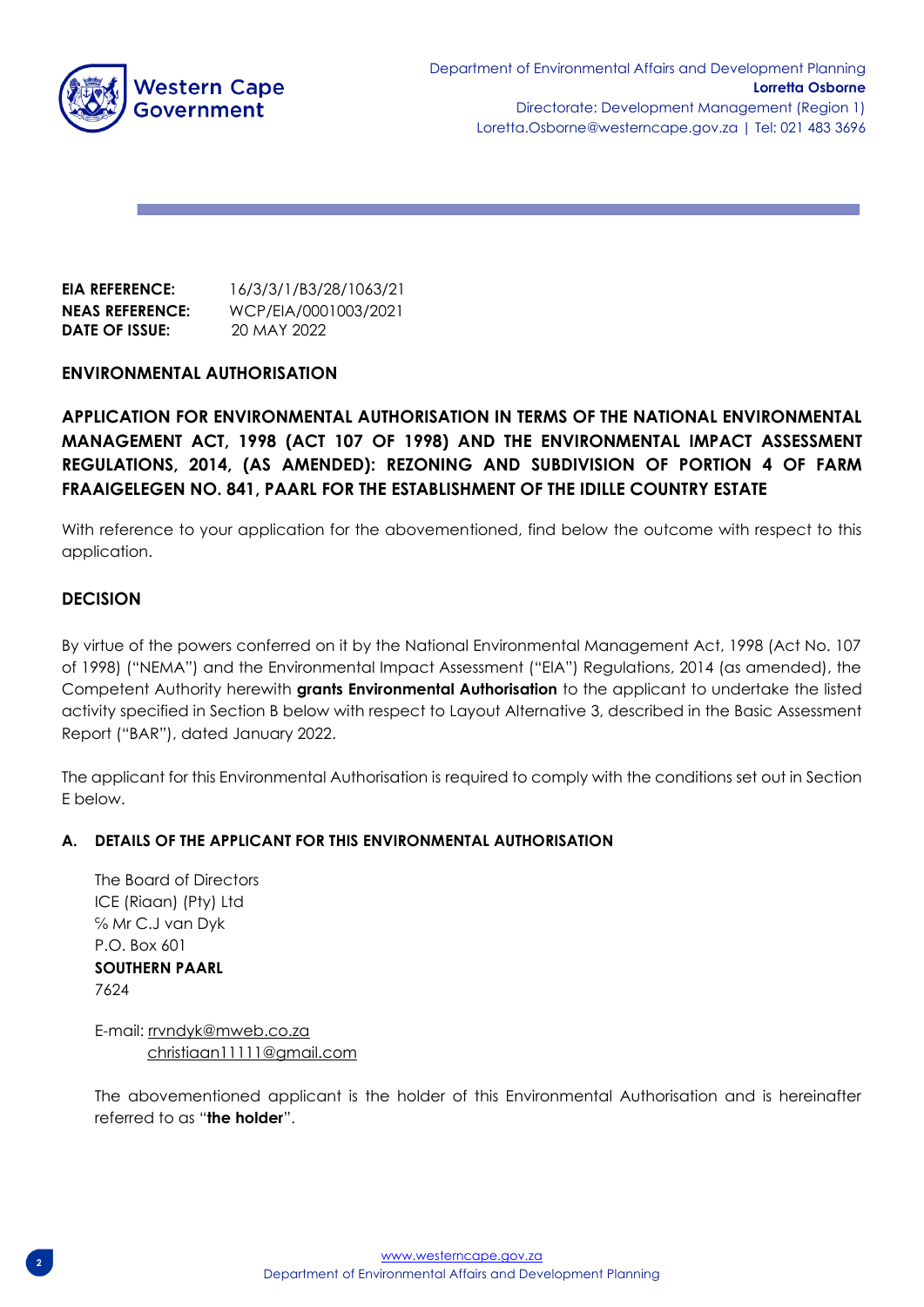# **B. ACTIVITY AUTHORISED**

| <b>Listed Activity</b>                                                                                                                                                                                                                                                                                                                                                                                                                                                                | <b>Activity/Project Description</b>                                                                 |
|---------------------------------------------------------------------------------------------------------------------------------------------------------------------------------------------------------------------------------------------------------------------------------------------------------------------------------------------------------------------------------------------------------------------------------------------------------------------------------------|-----------------------------------------------------------------------------------------------------|
| EIA Regulations Listing Notice 1 of 2014:                                                                                                                                                                                                                                                                                                                                                                                                                                             | The proposed development will be located                                                            |
| <b>Activity Number 28:</b>                                                                                                                                                                                                                                                                                                                                                                                                                                                            | outside an urban are on land that was used for<br>agricultural purposes after 1 April 1998 and will |
| Residential, mixed, retail, commercial, industrial or<br>institutional developments where such land was<br>used for agriculture, game farming, equestrian<br>purposes or afforestation on or after 01 April 1998<br>and where such development:<br>will occur inside an urban area, where the<br>(i)<br>total land to be developed is bigger than 5<br>hectares: or<br>will occur outside an urban area, where the<br>(ii)<br>total land to be developed is bigger than 1<br>hectare: | a total development footprint<br>have<br>ot.<br>approximately 21.4 hectares.                        |
| excluding where such land has already been<br>developed for residential,<br>mixed,<br>retail.<br>commercial, industrial or institutional purposes.                                                                                                                                                                                                                                                                                                                                    |                                                                                                     |

The abovementioned is hereinafter referred to as "**the listed activity**".

The holder is herein authorised to undertake the following alternative that includes the listed activity as it relates to the development:

The proposal entails the rezoning and subdivision of Portion 4 of Farm Fraaigelegen No. 841, Paarl to establish a residential/ agricultural lifestyle estate supported by equestrian facilities and a small boutique wine cellar with tasting facilities with a total development footprint of approximately 21.4 hectares in extent. The property will be subdivided into two portions namely, Portion A (Phase 1) and Portion B (Phase 2).

Portion A entails the following components:

- 19 Conventional Housing Zone units (residential);
- 1 Agricultural Zone unit (stables, paddock and track);
- 1 Agricultural Zone unit (agriculture); and
- 2 Mixed Use Zone units (office, nursery, café and storage).

Portion B entails the following components:

- 12 Conventional Housing Zone units (residential); and
- 1 Agricultural Zone unit (agriculture).

Access to the site will be via Kliprug Road. An internal road network will provide access to individual erven. Potable water will be supplied from an existing borehole on the farm. The water will be pumped to a reservoir, which will be centrally located within one of the open spaces in the development. Irrigation water for the individual erven and Agricultural Zoned areas will be obtained from the storage tanks to be installed on each property. Three attenuation ponds will be developed as part of the stormwater management system on the site. An on-site package wastewater treatment plant will treat effluent from each of the individual erven. Electricity and solid waste removal services will be provided by the local municipality.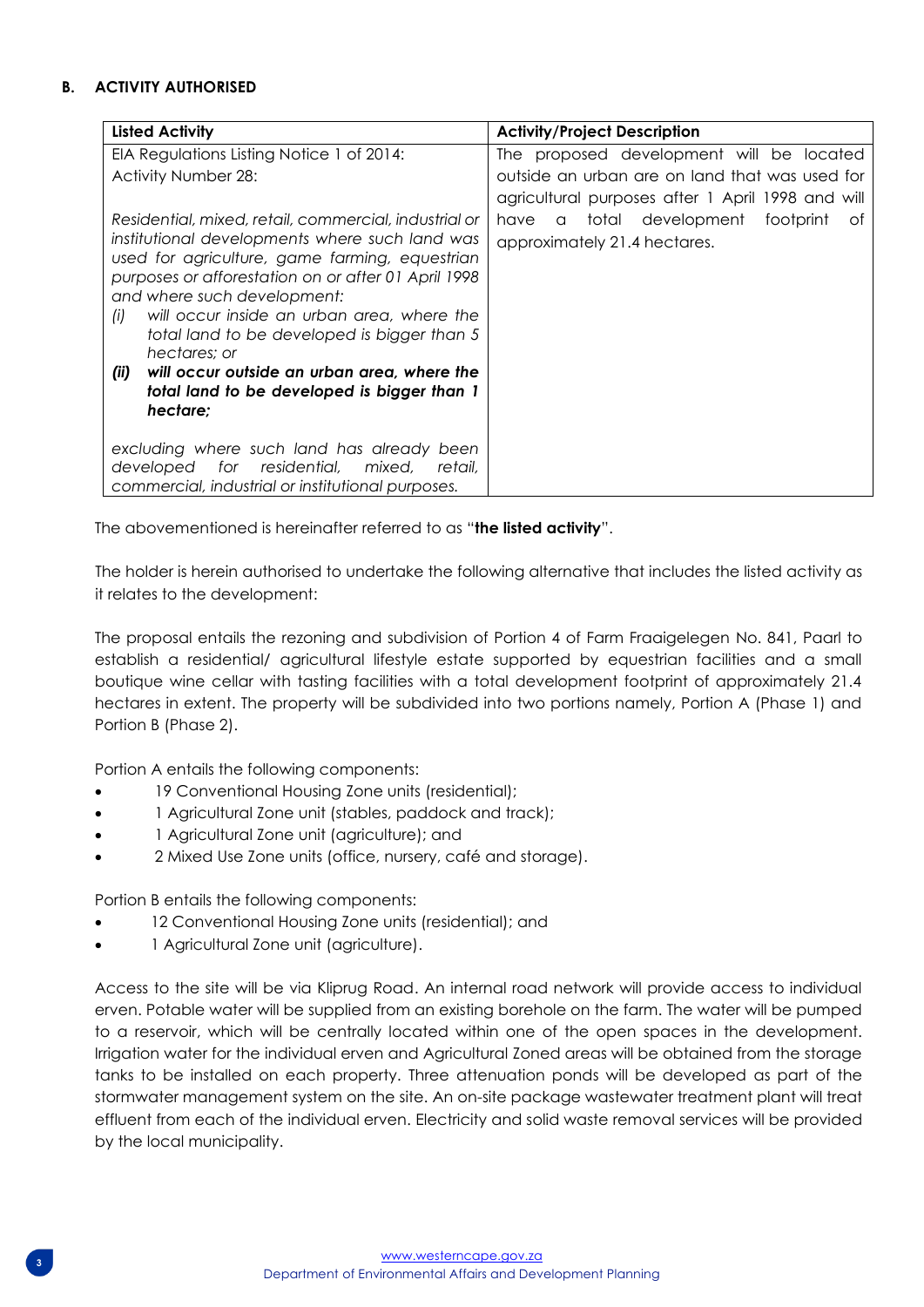# **C. SITE DESCRIPTION AND LOCATION**

The listed activity will be undertaken on Portion 4 of Farm Fraaigelegen No. 841, Paarl, at the following co-ordinates:

| Latitude (S) |  | Longitude (E) |    |      |        |
|--------------|--|---------------|----|------|--------|
| $-33^\circ$  |  | 35.70"        | QO | -58' | 38 79" |

The SG21 digit code is: C05500000000084100004

Refer to Annexure 1: Locality Map and Annexure 2: Site Plan.

The above is hereinafter referred to as "**the site**".

# **D. DETAILS OF THE ENVIRONMENTAL ASSESSMENT PRACTITIONER**

Doug Jeffery Environmental Consultants ℅ Ms A Groenewald P.O. Box 44 **KLAPMUTS** 7625

Tel: (021) 875 5272 E-mail: adel@dougjeff.co.za

# **E. CONDITIONS OF AUTHORISATION**

#### **Scope of authorisation**

- 1. The holder is authorised to undertake the listed activity specified in Section B above in accordance with, and restricted to, Layout Alternative 3 described in the BAR dated January 2022 at the site as described in Section C above.
- 2. The holder must commence with, and conclude, the listed activity within the stipulated validity period which this Environmental Authorisation is granted for, or this Environmental Authorisation shall lapse and a new application for Environmental Authorisation must be submitted to the competent authority.

This Environmental Authorisation is granted for-

- (a) A period of five (**5**) years, from the date of issue, during which period the holder must commence with the authorised listed activity.
- (b) A period of ten (**10**) years, from the date the holder commenced with the authorised listed activity, during which period the authorised listed activity, must be concluded.
- 3. The holder shall be responsible for ensuring compliance with the conditions by any person acting on his/her behalf, including an agent, sub-contractor, employee or any person rendering a service to the holder.
- 4. Any changes to, or deviations from the scope of the alternative described in Section B above must be accepted or approved, in writing, by the Competent Authority before such changes or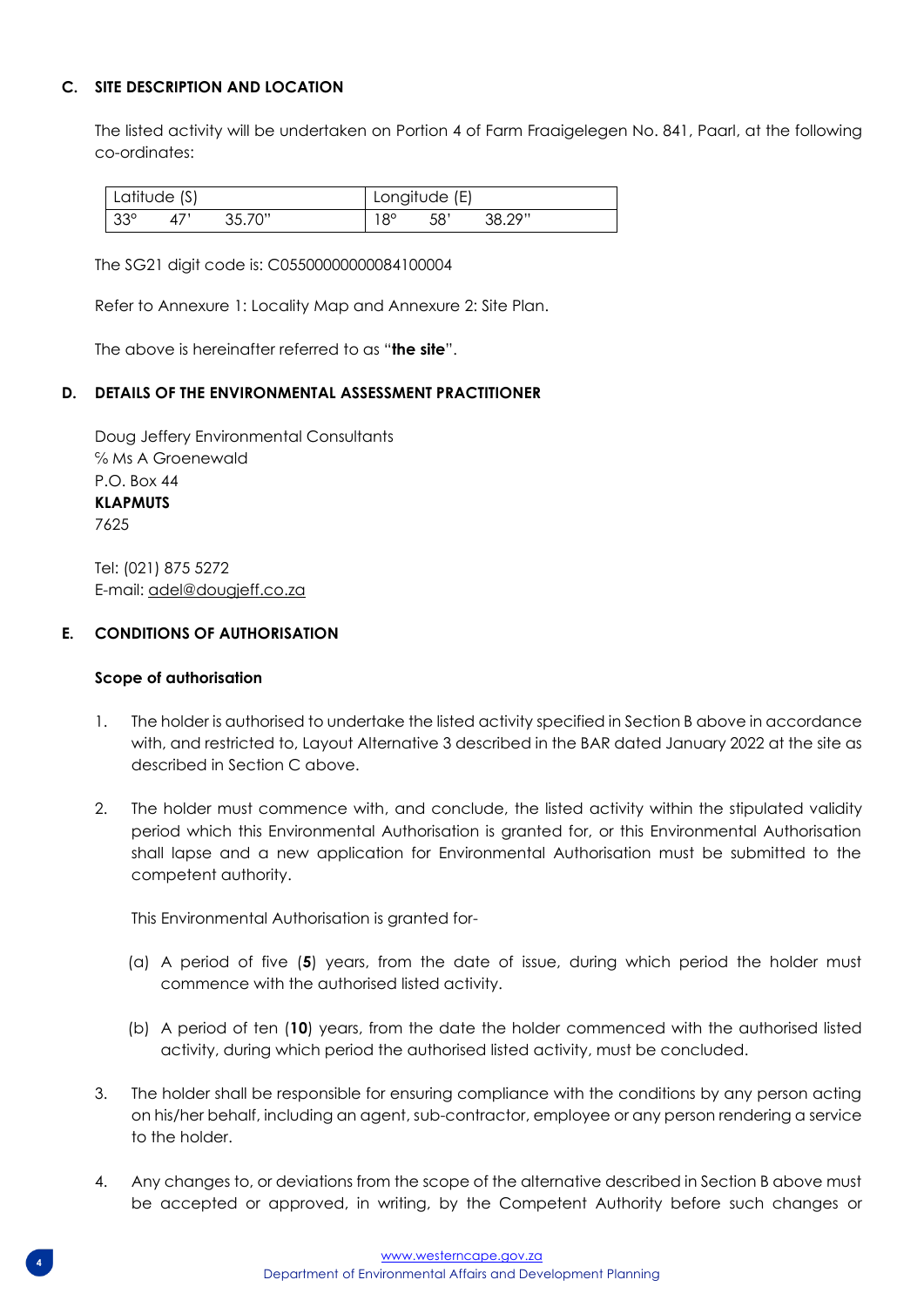deviations may be implemented. In assessing whether to grant such acceptance/approval or not, the Competent Authority may request information, in order to evaluate the significance and impacts of such changes or deviations, and it may be necessary for the holder to apply for further authorisation in terms of the applicable legislation.

# **Written notice to the Competent Authority**

- 5. Seven calendar days' notice, in writing, must be given to the Competent Authority before commencement of construction activities. The notice must:
	- 5.1 make clear reference to the site details and EIA Reference number given above; and
	- 5.2 include proof of compliance with the following conditions described herein:

Conditions: 6, 7, 10 and 17.

# **Notification and administration of appeal**

- 6. The holder must in writing, within 14 (fourteen) calendar days of the date of this decision–
	- 6.1 notify all registered Interested and Affected Parties ("I&APs") of
		- 6.1.1 the outcome of the application;
		- 6.1.2 the reasons for the decision as included in Annexure 3;
		- 6.1.3 the date of the decision; and
		- 6.1.4 the date when the decision was issued;
	- 6.2 draw the attention of all registered I&APs to the fact that an appeal may be lodged against the decision in terms of the National Appeals Regulations, 2014 (as amended) detailed in Section G below;
	- 6.3 draw the attention of all registered I&APs to the manner in which they may access the decision; and
	- 6.4 provide the registered I&APs with:
		- 6.4.1 the name of the holder (entity) of this Environmental Authorisation;
		- 6.4.2 name of the responsible person for this Environmental Authorisation;
		- 6.4.3 postal address of the holder;
		- 6.4.4 telephonic and fax details of the holder;
		- 6.4.5 e-mail address, if any, of the holder; and
		- 6.4.6 contact details (postal and/or physical address, contact number, facsimile and email address) of the decision-maker and all registered I&APs in the event that an appeal is lodged in terms of the 2014 National Appeals Regulations (as amended).
- 7. The listed activity, including site preparation, must not commence within 20 (twenty) calendar days from the date the applicant notifies the registered I&APs of this decision. In the event that an appeal is lodged with the Appeal Authority, the effect of this Environmental Authorisation is suspended until the appeal is decided i.e. the listed activity, including site preparation, must not commence until the appeal is decided.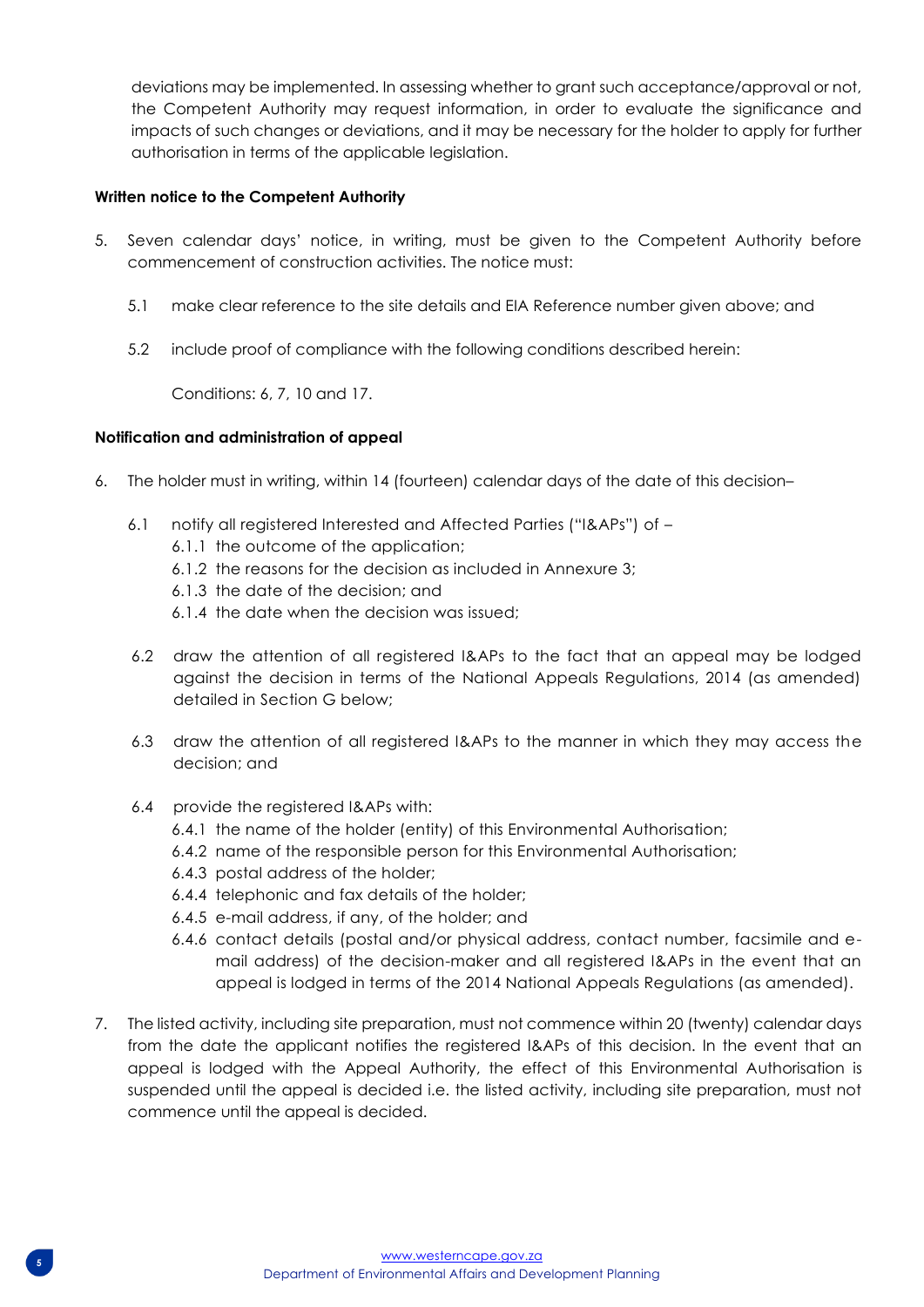# **Management of activity**

- 8. The draft Environmental Management Programme ("EMPr") submitted as part of the application for Environmental Authorisation is hereby approved and must be implemented.
- 9. The EMPr must be included in all contract documentation for all phases of implementation.

# **Monitoring**

- 10. The holder must appoint a suitably experienced environmental control officer ("ECO"), or site agent where appropriate, before commencement of any land clearing or construction activities to ensure compliance with the EMPr, and the conditions contained herein.
- 11. The ECO must conduct fortnightly compliance monitoring inspections during the construction phase for the service infrastructure. Monthly Environmental Compliance Reports must be compiled and submitted to the Competent Authority for the duration of the service infrastructure construction phase. The final Environmental Compliance Report must be submitted to the Competent Authority within six months after this construction has been completed. Upon completion of the service infrastructure construction phase, the Home Owners Association shall be responsible for monitoring compliance with the EMPr and the conditions contained herein.
- 12. A copy of the Environmental Authorisation, EMPr, audit reports and compliance monitoring reports must be kept at the site of the authorised activity, and must be made available to anyone on request, including on a publicly accessible website.
- 13. Access to the site referred to in Section C must be granted, and the environmental reports mentioned above must be produced, to any authorised official representing the Competent Authority who requests to see it for the purposes of assessing and/or monitoring compliance with the conditions contained herein.

#### **Auditing**

14. In terms of Regulation 34 of the NEMA EIA Regulations, 2014 (as amended), the holder must conduct environmental audits to determine compliance with the conditions of the Environmental Authorisation, the EMPr and submit Environmental Audit Reports to the Competent Authority. The Environmental Audit Report must be prepared by an independent person (which is not the ECO or EAP for this application) and must contain all the information required in Appendix 7 of the NEMA EIA Regulations, 2014 (as amended).

An Environmental Audit Report must be submitted to the Competent Authority once a **year** during the construction phase. The final Environmental Audit Report must be submitted to the Competent Authority within three months after construction is completed.

The holder must, within 7 days of the submission of each of the above-mentioned reports to the Competent Authority, notify all potential and registered I&APs of the submission and make the report available to anyone on request and on a publicly accessible website (if applicable).

#### **Specific Conditions**

15. Should any heritage remains be exposed during excavations or any other actions on the site, these must immediately be reported to the Provincial Heritage Resources Authority of the Western Cape,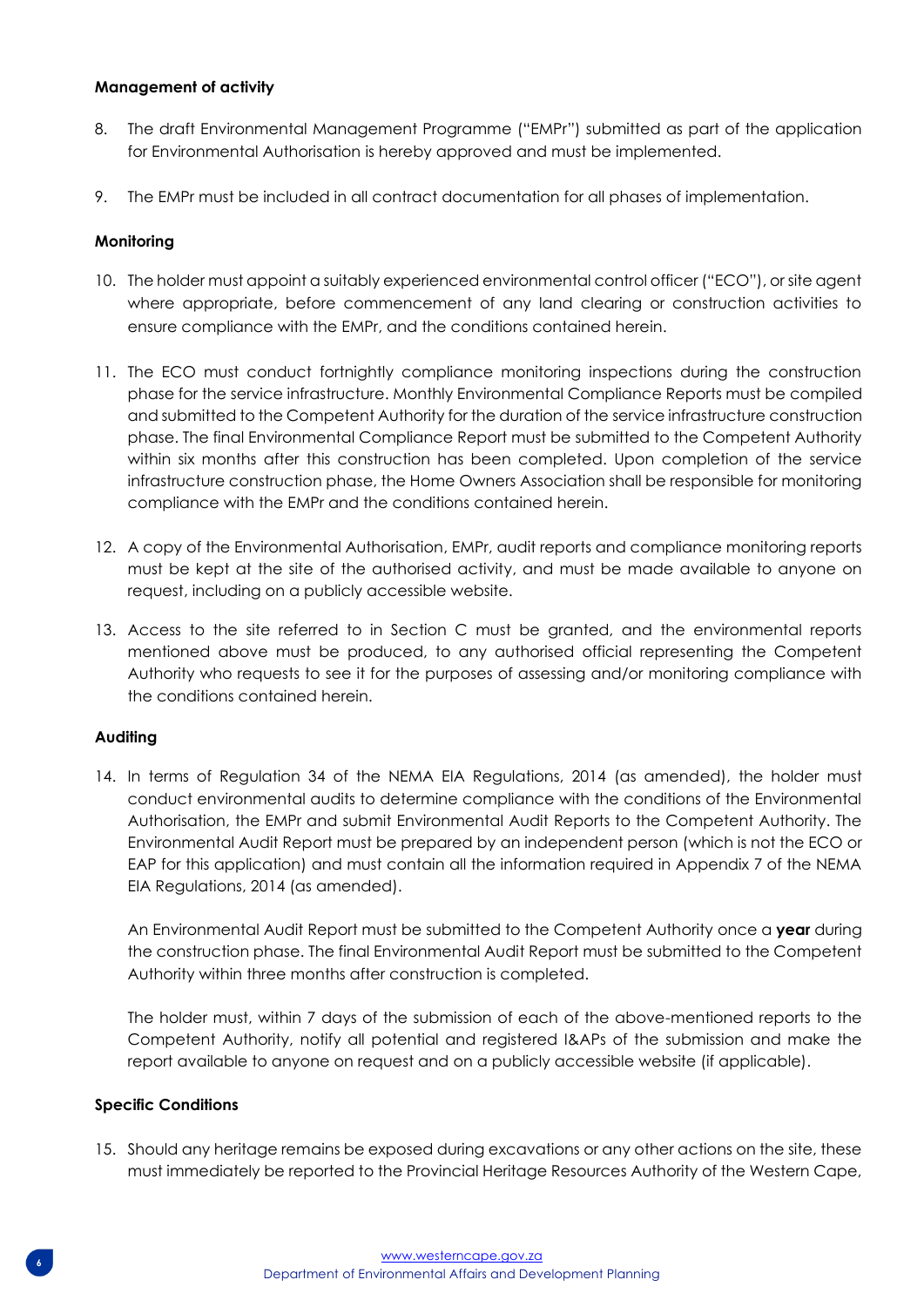Heritage Western Cape. Heritage remains uncovered or disturbed during earthworks must not be further disturbed until the necessary approval has been obtained from Heritage Western Cape.

Heritage remains include: meteorites, archaeological and/or paleontological remains (including fossil shells and trace fossils); coins; indigenous and/or colonial ceramics; any articles of value or antiquity; marine shell heaps; stone artefacts and bone remains; structures and other built features with heritage significance; rock art and rock engravings; and/or graves or unmarked human burials including grave goods and/or associated burial material.

- 16. A qualified archaeologist and/or palaeontologist must be contracted where necessary (at the expense of the holder) to remove any heritage remains. Heritage remains can only be disturbed by a suitably qualified heritage specialist working under a directive from the relevant heritage resources authority.
- 17. The construction site must be clearly demarcated prior to the commencement of construction activities and all areas outside of the demarcated construction site must be regarded as "no-go" areas.

# **F. GENERAL MATTERS**

- 1. Notwithstanding this Environmental Authorisation, the holder must comply with any other statutory requirements that may be applicable when undertaking the listed activity.
- 2. Non-compliance with a condition of this Environmental Authorisation or amended EMPr may render the holder liable to criminal prosecution.
- 3. If the holder does not commence with the listed activity within the period referred to in Condition 2, this Environmental Authorisation shall lapse, and a new application for Environmental Authorisation must be submitted to the Competent Authority. If the holder wishes to extend the validity period of the Environmental Authorisation, an application for amendment in this regard must be made to the Competent Authority prior to the expiry date of the Environmental Authorisation.
- 4. The holder must submit an application for amendment of the Environmental Authorisation to the Competent Authority where any detail with respect to the Environmental Authorisation must be amended, added, substituted, corrected, removed or updated. If a new holder is proposed, an application for Amendment in terms of Part 1 of the EIA Regulations, 2014 (as amended) must be submitted.

Please note that an amendment is not required if there is a change in the contact details of the holder. In this case, the Competent Authority must only be notified of such changes.

5. The manner and frequency for updating the EMPr is as follows: Amendments to the EMPr, must be done in accordance with Regulations 35 to 37 of the EIA Regulations, 2014 (as amended) or any relevant legislation that may be applicable at the time.

# **G. APPEALS**

Appeals must comply with the provisions contained in the National Appeal Regulations 2014 (as amended).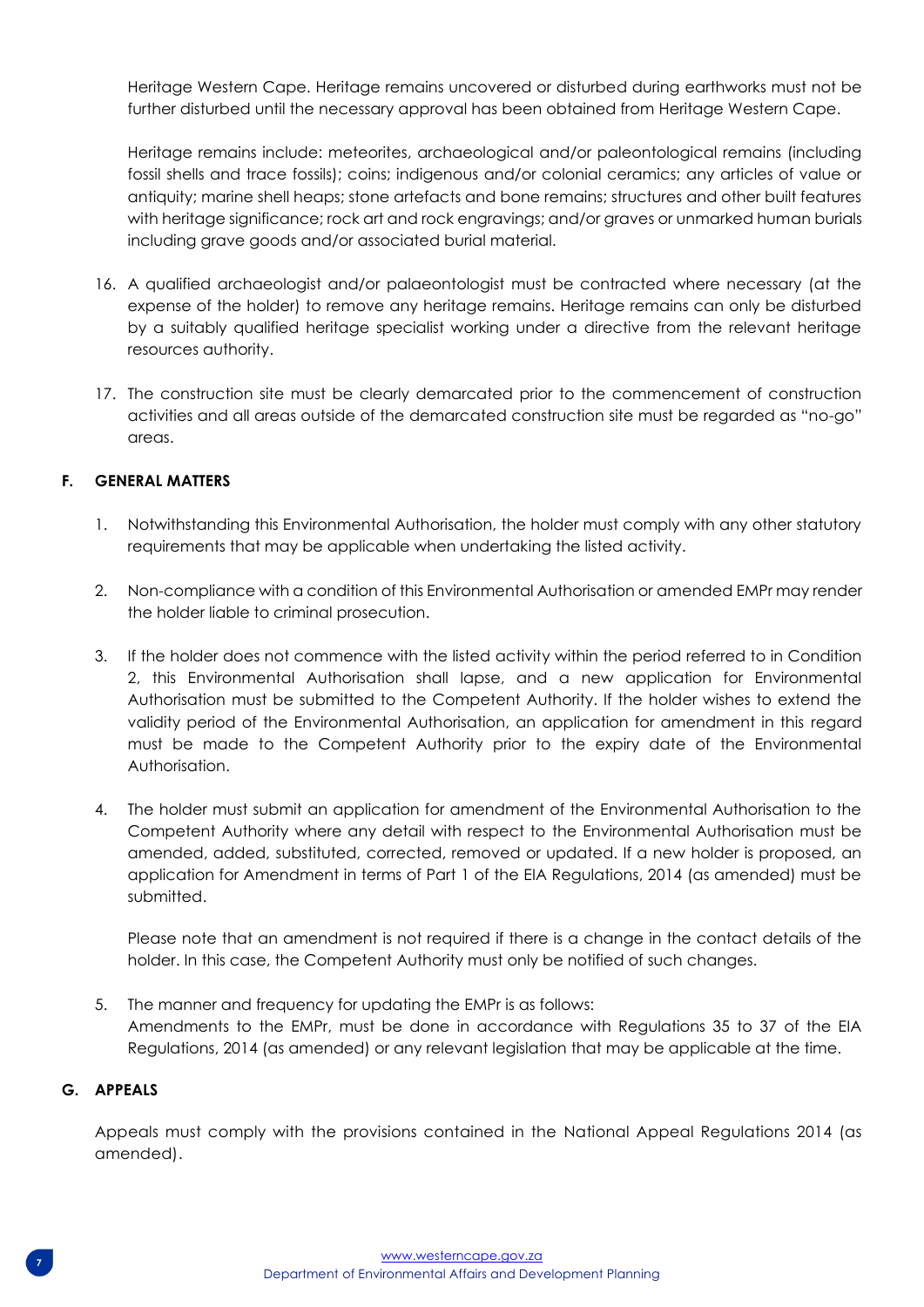- 1. An appellant (if the holder of the decision) must, within 20 (twenty) calendar days from the date on which notification of the decision was sent to the holder by the Competent Authority –
	- 1.1. submit an appeal in accordance with Regulation 4 of the National Appeal Regulations 2014 (as amended) to the Appeal Administrator; and
	- 1.2. submit a copy of the appeal to any registered I&APs, any Organ of State with interest in the matter and the decision-maker i.e. the Competent Authority that issued the decision.
- 2. An appellant (if NOT the holder of the decision) must, within 20 (twenty) calendar days from the date on which the holder of the decision sent notification of the decision to the registered I&APs–
	- 2.1 submit an appeal in accordance with Regulation 4 of the National Appeal Regulations 2014 (as amended) to the Appeal Administrator; and
	- 2.2 submit a copy of the appeal to the holder of the decision, any registered I&AP, any Organs of State with interest in the matter and the decision-maker i.e. the Competent Authority that issued the decision.
- 3. The holder of the decision (if not the appellant), the decision-maker that issued the decision, the registered I&AP and the Organs of State must submit their responding statements, if any, to the appeal authority and the appellant within 20 (twenty) calendar days from the date of receipt of the appeal submission.
- 4. The appeal and the responding statement must be submitted to the address listed below:

| By post:      | Western Cape Ministry of Local Government, Environmental Affairs and<br>Development Planning<br>Private Bag X9186<br>CAPE TOWN<br>8000 |
|---------------|----------------------------------------------------------------------------------------------------------------------------------------|
| By facsimile: | $(021)$ 483 4174; or                                                                                                                   |
| By hand:      | Attention: Mr Marius Venter (Tel: 021 483 2659)<br>Room 809<br>8 <sup>th</sup> Floor Utilitas Building, 1 Dorp Street, Cape Town, 8001 |

**Note:** For purposes of electronic database management, you are also requested to submit electronic copies (Microsoft Word format) of the appeal, responding statement and any supporting documents to the Appeal Authority to the address listed above and/ or via e-mail to [DEADP.Appeals@westerncape.gov.za](mailto:DEADP.Appeals@westerncape.gov.za)

5. A prescribed appeal form as well as assistance regarding the appeal processes is obtainable from Appeal Authority at: Tel. (021) 483 2659, E-mail DEADP.Appeals@westerncape.gov.za or URL http://www.westerncape.gov.za/eadp.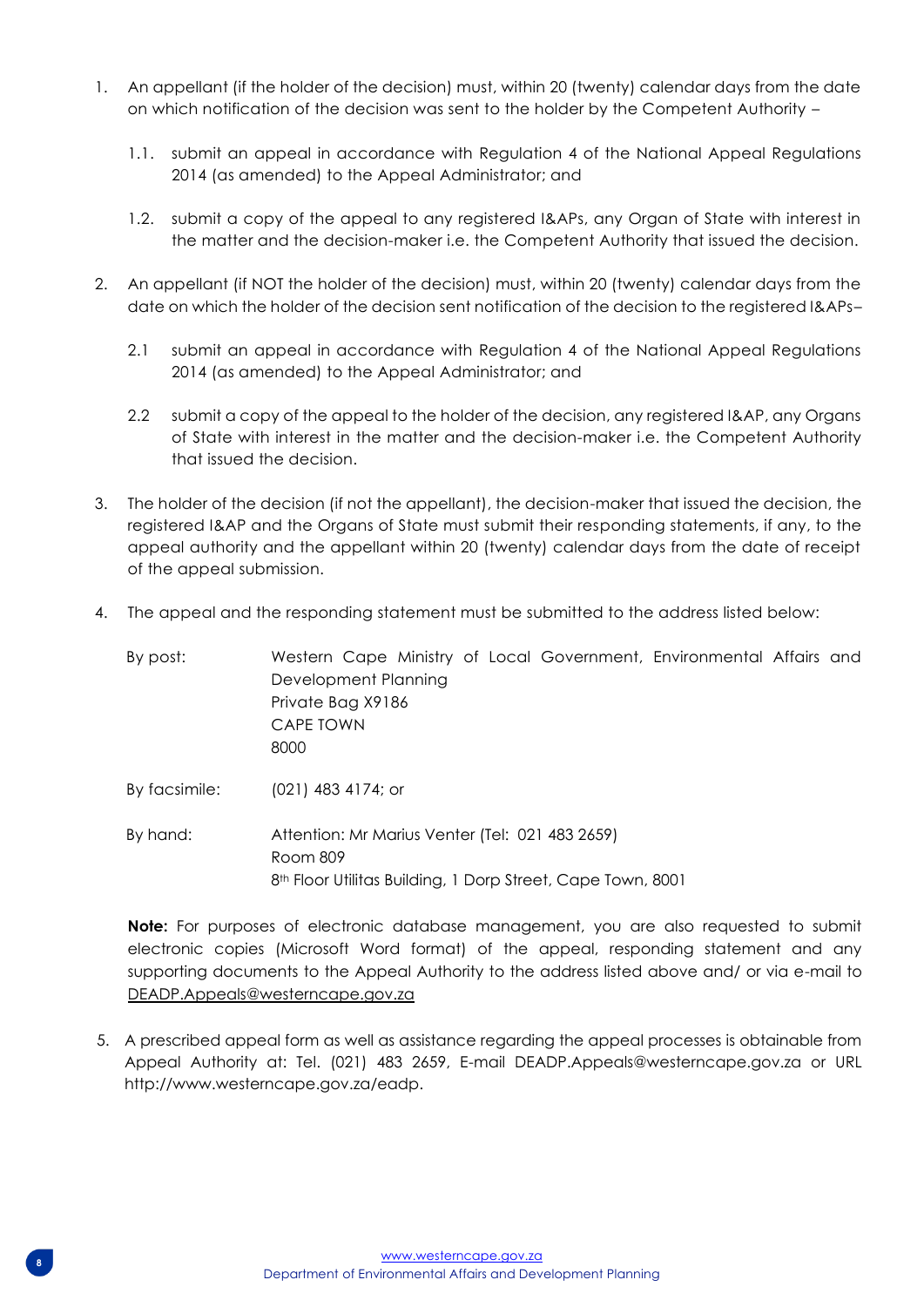## **H. DISCLAIMER**

The Western Cape Government, the Local Authority, committees or any other public authority or organisation appointed in terms of the conditions of this Environmental Authorisation shall not be responsible for any damages or losses suffered by the holder, developer or his/her successor in any instance where construction or operation subsequent to construction is temporarily or permanently stopped for reasons of non-compliance with the conditions as set out herein or any other subsequent document or legal action emanating from this decision.

Your interest in the future of our environment is appreciated.

Yours faithfully

Zaahir Toefy

Digitally signed by Zaahir Toefy Date: 2022.05.20 10:26:42 +02'00'

# **MR. ZAAHIR TOEFY DIRECTOR: DEVELOPMENT MANAGEMENT (REGION 1) DEPARTMENT OF ENVIRONMENTAL AFFAIRS AND DEVELOPMENT PLANNING DATE OF DECISION: 20 MAY 2022**

CC: (1) Ms A Groenewald (Doug Jeffery Environmental Consultants) E-mail: adel@dougjeff.co.za

 $\overline{\phantom{a}}$ 

(4) Mr C van der Walt (Department of Agriculture) E-mail[: corvdw@elsenburg.com](mailto:corvdw@elsenburg.com)

(2) Ms C Winter (Drakenstein Municipality) <br>
(3) Ms A Duffell-Canham (CapeNature) E-mail: aduffell-canham@capenature.com E-mail[: aduffell-canham@capenature.co.za](mailto:aduffell-canham@capenature.co.za)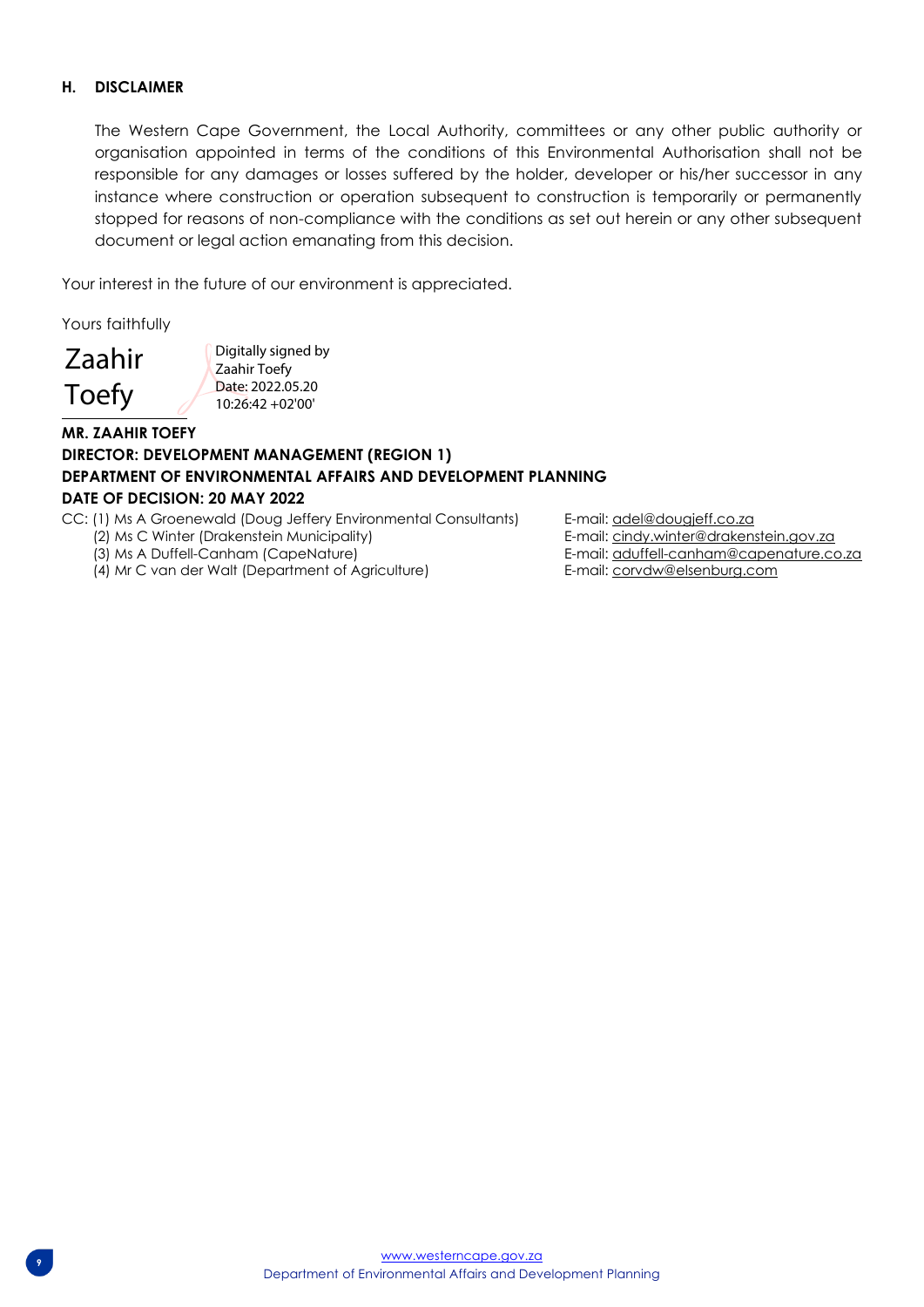# **ANNEXURE 1: LOCALITY MAP**



Figure 1: Locality map depicting the location of the proposed development on Portion 4 of Farm Fraaigelegen No. 841, Paarl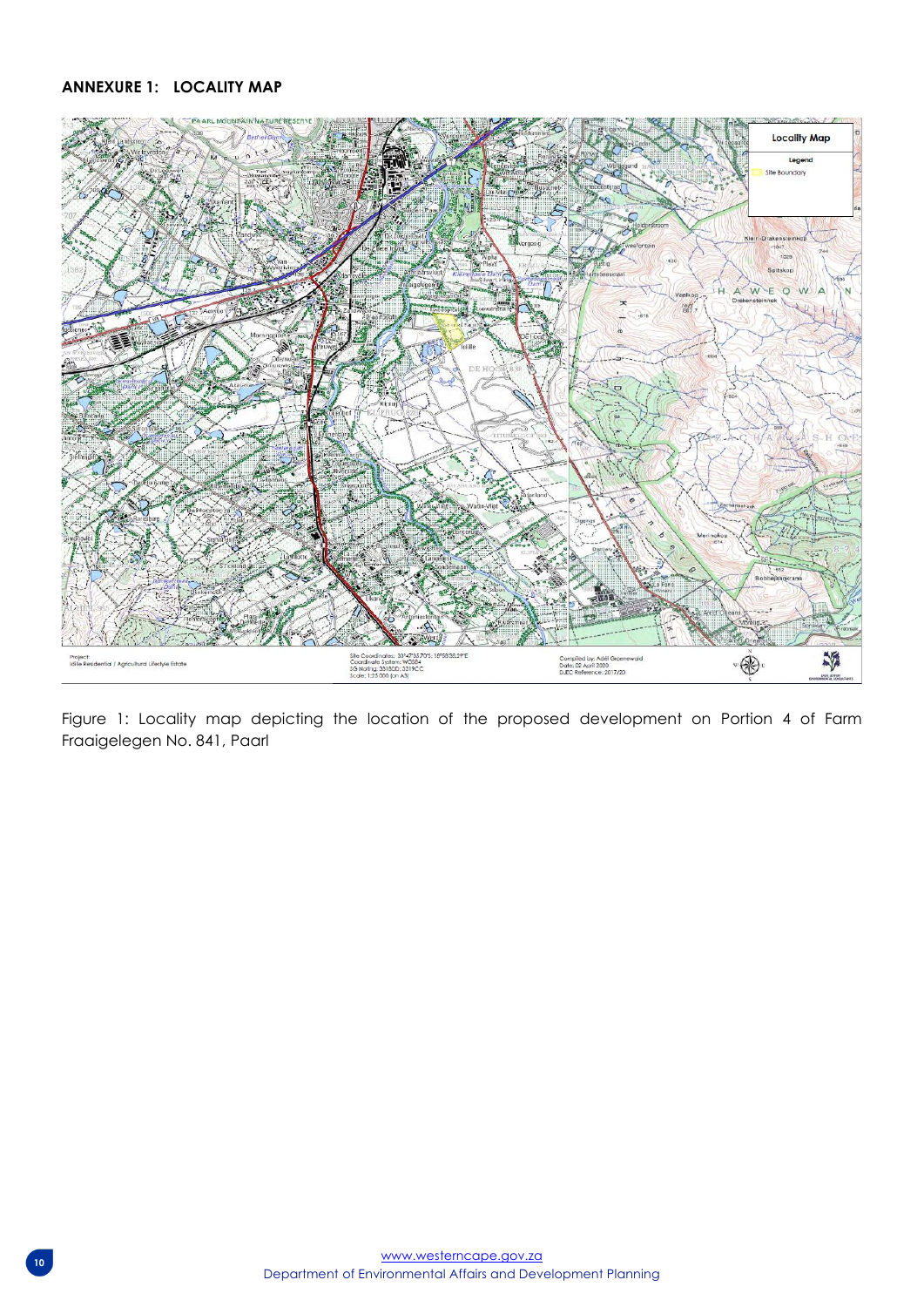# **ANNEXURE 2: SITE DEVELOPMENT PLAN**



Figure 2: Site plan depicting the proposed development components on Portion 4 of Farm Fraaigelegen No. 841, Paarl.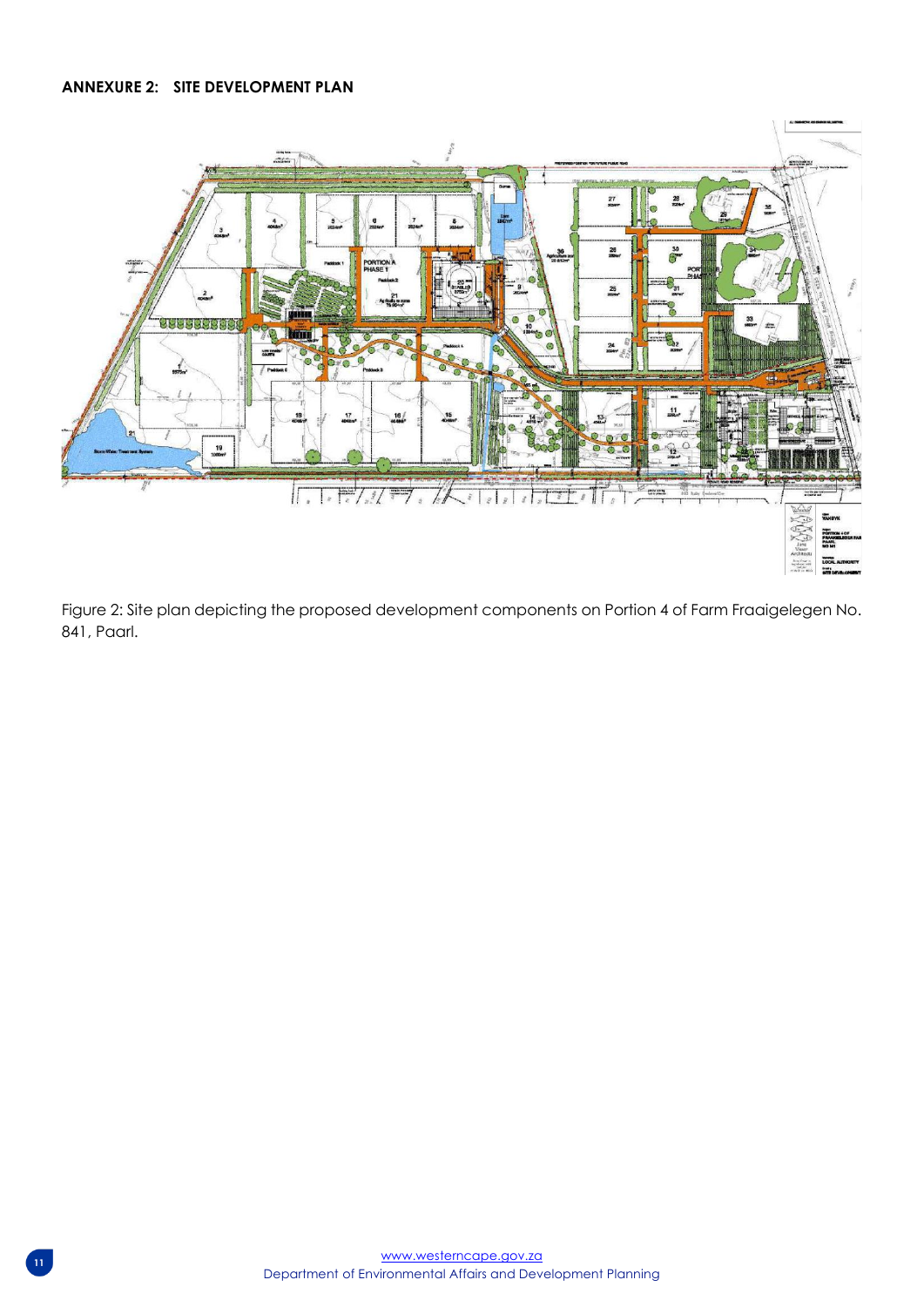# **ANNEURE 3: REASONS FOR THE DECISION**

In reaching its decision, the Competent Authority considered, amongst others, the following:

- a) The information contained in the Application Form received electronically by the Department on 10 November 2021, the final BAR dated January 2022, and the EMPr submitted together with the final BAR;
- b) Relevant information contained in the Departmental information base, including the Guidelines on Public Participation and Alternatives (dated March 2013);
- c) The objectives and requirements of relevant legislation, policies and guidelines, including Section 2 of NEMA*;*
- d) The comments received from I&APs and responses to these, included in the BAR dated January 2022; and
- e) The balancing of negative and positive impacts and proposed mitigation measures.

No site visits were conducted. The Competent Authority had sufficient information before it to make an informed decision without conducting a site visit.

All information presented to the Competent Authority was taken into account during the consideration of the application for Environmental Authorisation. A summary of the issues that were considered to be the most significant for the decision is set out below.

# **1. Public Participation**

The public participation process included:

- identification of and engagement with I&APs;
- giving written notice to the owners and occupiers of land adjacent to the site where the listed activity is to be undertaken, the municipality and ward councillor, and the various Organs of State having jurisdiction in respect of any aspect of the listed activity, on 25 August 2021 and 10 November 2021;
- the placing of a newspaper advertisement in the 'Paarl Post' on 26 August 2021;
- fixing a site notice at the site where the listed activity is to be undertaken;
- making the pre-application BAR available to I&APs for public review from 27 August 2021 and on the EAP's website (www.dougjeff.co.za) and the in-process draft BAR from 11 November 2021.

The concerns raised by I&APs were responded to, and adequately addressed during the public participation process. Specific management and mitigation measures have been considered in this Environmental Authorisation, and in the EMPr, in order to adequately address the concerns raised.

#### **2. Alternatives**

Three layout alternatives and the no-go alternative were assessed as part of this application and are discussed below:

#### 2.1 Layout Alternatives:

Layout Alternative 1:

This alternative entails:

- 26 residential erven ranging from 1000 to 9975 square metres in extent;
- 24 stables, including a wash bay, players'/ owner's lounge and bathroom facilities;
- A tack room and feed store near the stables, connected by the stable yard and pergola;
- Gate house and refuse room;

#### [www.westerncape.gov.za](http://www.westerncape.gov.za/)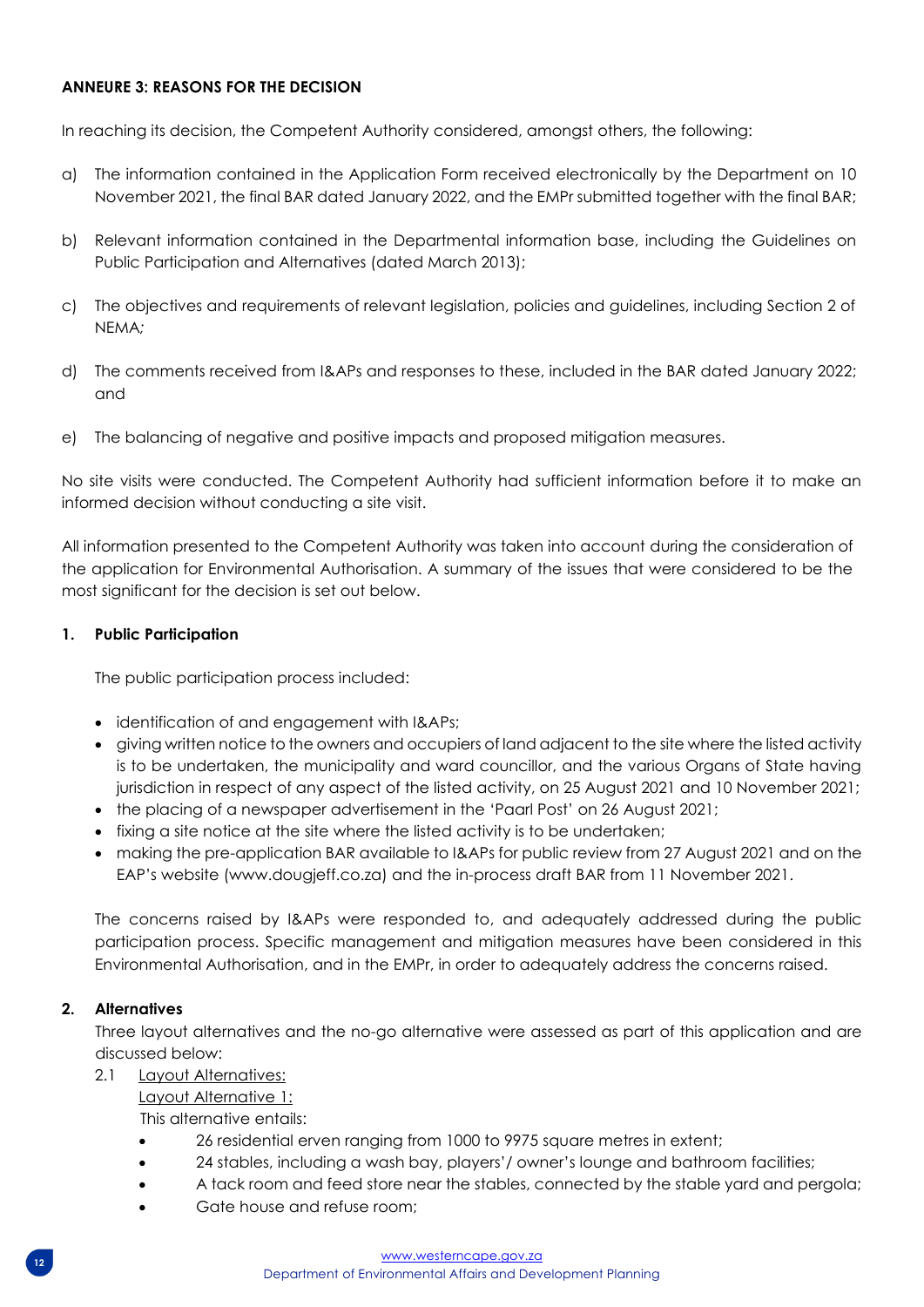- Wine cellar and tasting facility including a fermentation area, barrel maturation cellar, bottle maturation cellar equipment store, lab/ office and bathroom facilities;
- A farm barn that includes a communal vegetable garden store, bathroom facilities and two tractor bays; and
- Associated services infrastructure and stormwater management features.

This alternative is not preferred since the applicant wished to include a mixed-use zone in the proposal to align the proposal with the requirements of the Drakenstein Municipal Spatial Development Framework.

## Layout Alternative 2:

This alternative entails:

- 28 Conventional residential erven ranging from 1000 to 9975 square metres in extent;
- 22 Stables, including a wash bay, players'/ owner's lounge and bathroom facilities, a paddock and track;
- A tack room and feed store, connected by the stable yard and pergola;
- Gate house and refuse room;
- Wine cellar, equipment store, lab/ office and bathroom facilities;
- A farm barn that includes a communal vegetable garden store, bathroom facilities and two tractor bays; and
- Associated services infrastructure and stormwater management features.

This alternative is not preferred due to the objections against the location of the equestrian facilities during the Public Participation Process.

# Layout Alternative 3 (Herewith authorised):

This alternative entails the rezoning and subdivision of Portion 4 of Farm Fraaigelegen No. 841, Paarl to establish a residential/ agricultural lifestyle estate supported by equestrian facilities and a small boutique wine cellar with tasting facilities with a total development footprint of approximately 21.4 hectares in extent. The property will be subdivided into two portions namely, Portion A (Phase 1) and Portion B (Phase 2).

Portion A entails the following components:

- 19 Conventional Housing Zone units (residential);
- 1 Agricultural Zone unit (stables, paddock and track);
- 1 Agricultural Zone unit (agriculture); and
- 2 Mixed Use Zone units (office, nursery, café and storage).

Portion B entails the following components:

- 12 Conventional Housing Zone units (residential); and
- 1 Agricultural Zone unit (agriculture).

Access to the site will be via Kliprug Road. An internal road network will provide access to individual erven. Potable water will be supplied from an existing borehole on the farm. The water will be pumped to a reservoir, which will be centrally located within one of the open spaces in the development. Irrigation water for the individual erven and Agricultural Zoned areas will be obtained from the storage tanks to be installed on each property. Three attenuation ponds will be developed as part of the stormwater management system on the site. An on-site package wastewater treatment plant will treat effluent from each of the individual erven. Electricity and solid waste removal services will be provided by the local municipality.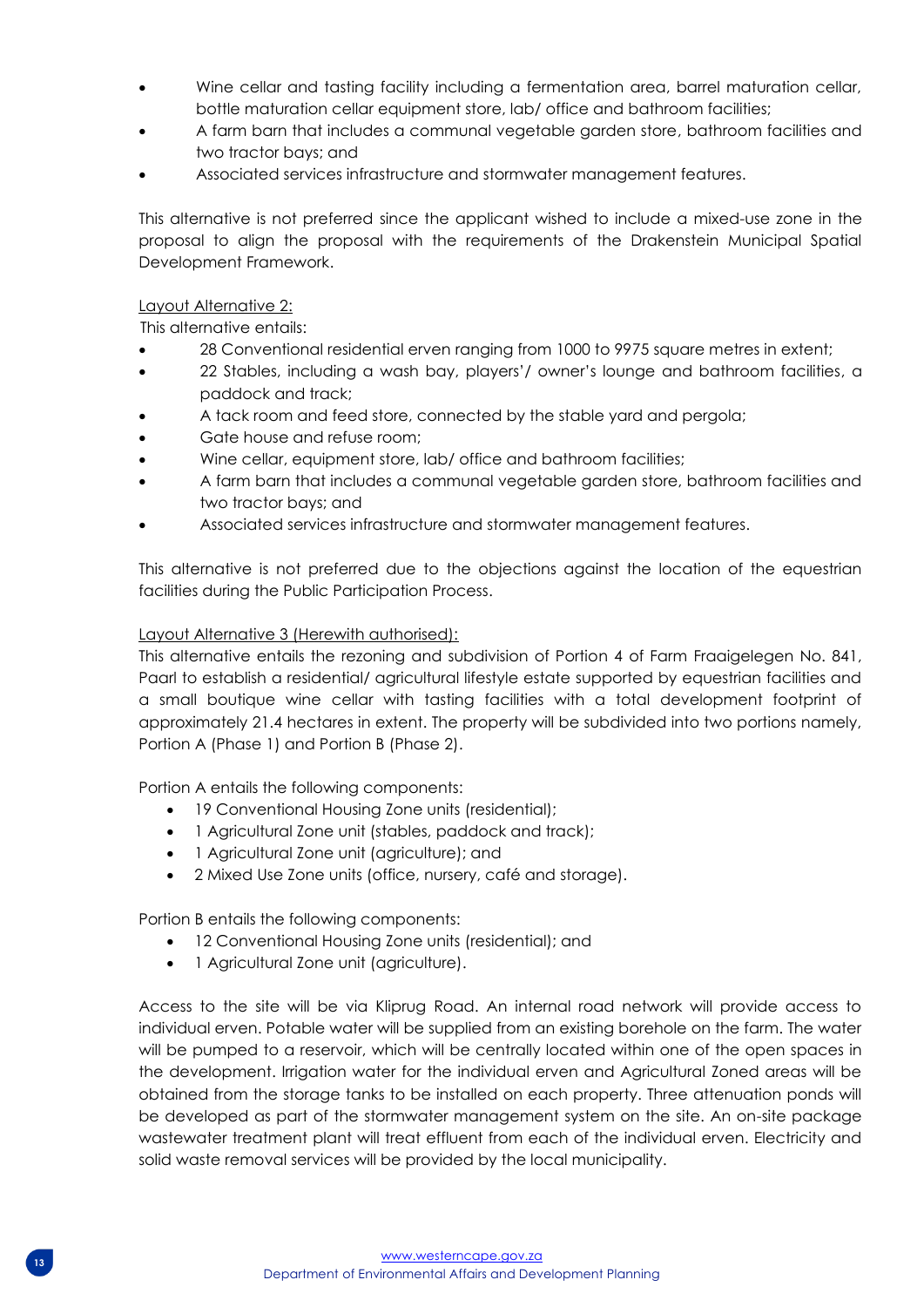This alternative is preferred due to the relocation of the equestrian centre to be positioned more centrally in the development.

# 2.2 "No-Go" Alternative

The "no-go" option was considered. However, it is not preferred since the site will retain its current land use and the anticipated social and economic benefits of the development will be forfeited.

# **3. Impact Assessment and Mitigation measures**

3.1 Activity Need and Desirability

In terms of the Spatial Concepts contained in the Drakenstein Spatial Development Framework (2018), the site is earmarked for "urban infill" and "business/ commercial" purposes. The portion of the site abutting Kliprug Minor Road, which is earmarked for "business/ commercial" purposes, allows for future development of business and commercial trades. The preferred alternative was developed to be consistent with the surrounding land uses, planning policies and guidelines of the Drakenstein Municipality. The development will result in positive impacts for the community in the form of employment opportunities and its contribution to the local economy.

# 3.2 Biodiversity and Biophysical Impacts

Historically, the site would have been covered with Swartland Alluvium Fynbos, which is classified as a critically endangered ecosystem in terms of Section 52 of the National Environmental Biodiversity Act 2004 (Act No. 10 of 2004). The site is however transformed and contains existing building infrastructure with portions of the land being used for agriculture and the remaining land being fallow. The Land Capability Study concluded that the low water holding capacity of the sandy soils will not sustain dry land perennial crop production. The potential impacts that may result from the proposed development will be mitigated by the implementation of the mitigation measures set out in the EMPr (Condition 8).

According to the Department of Water and Sanitation, the site is located over a fractured aquifer. It is classified as a moderately-yielding aquifer system of variable water quality. The depth of the groundwater is 7.89 metres below ground level. The depth of the groundwater and type of aquifer is not expected to be influenced by the proposed development. Potential impacts on groundwater will be mitigated by the implementation of mitigation measures set out in the EMPr.

The development will result in both negative and positive impacts.

#### **Negative Impacts**:

- The development will result in the loss of agricultural land during site preparation and construction activities. However, disturbance will be restricted to the development footprint, which is limited in its extent.
- Impacts on groundwater quality may occur but will be managed in terms of the EMPr approved in terms of Condition 8.
- The development will result in construction related impacts such as dust, noise and visual intrusion during the construction activities.

#### **Positive impacts:**

- All areas outside the demarcated development footprint will be regarded as no-go areas during the land clearing activities.
- Employment opportunities will be created during the construction and operational phases.

#### **4. National Environmental Management Act Principles**

The NEMA Principles (set out in Section 2 of the NEMA, which apply to the actions of all Organs of State, serve as guidelines by reference to which any Organ of State must exercise any function when taking